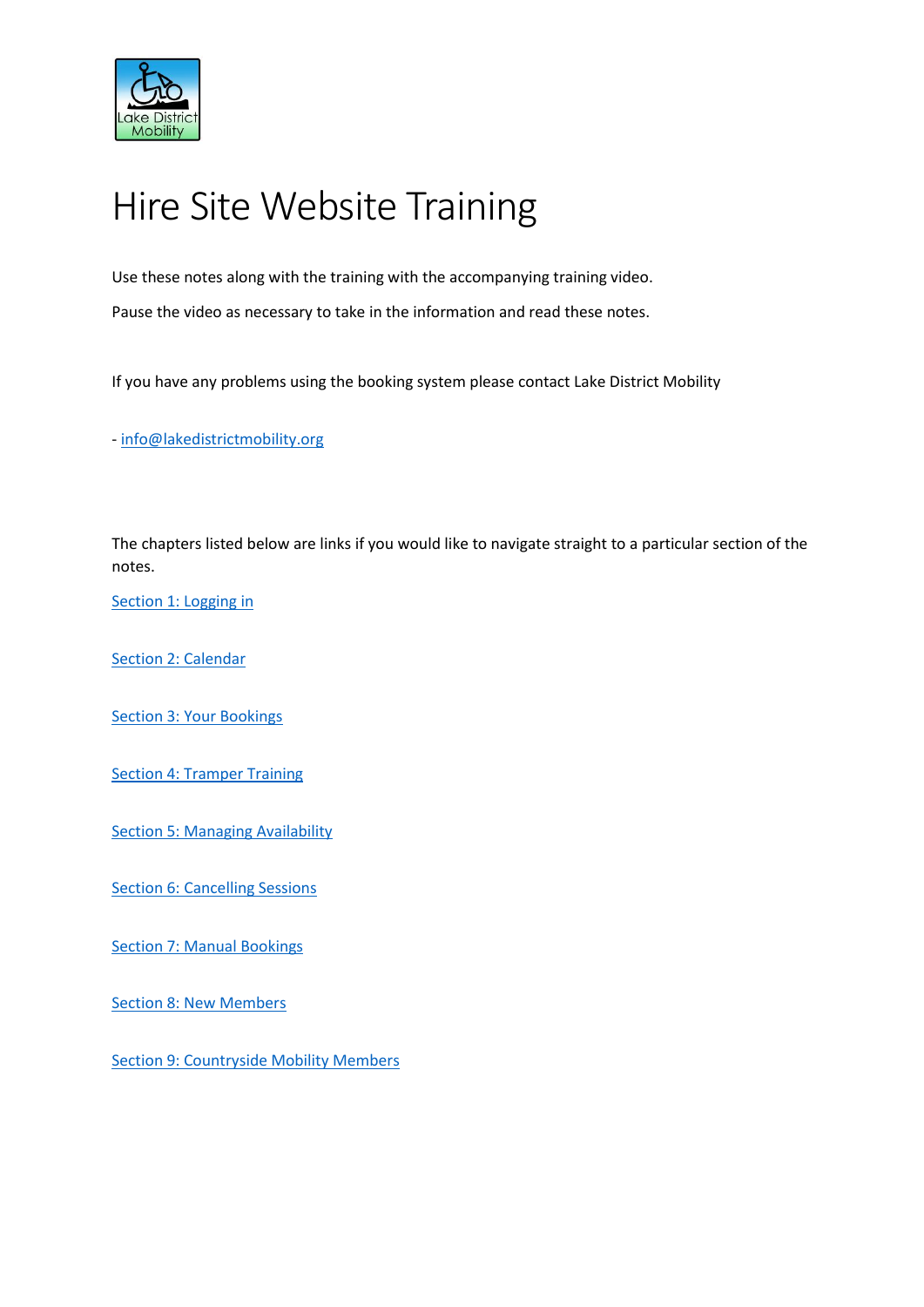

<span id="page-1-0"></span>To access the Lake District Mobility Bookings Dashboard visit the website:

[www.wix.com](http://www.wix.com/)

- 1. Click the 'Sign In' button This is located in the top right hand corner of the webpage
- 2. As you already have an account, change the 'Sign Up' screen to 'Log In'
- 3. Log in using your Hire Site email and password.

|             | Log In                         | $\mathbb{Z}$ |
|-------------|--------------------------------|--------------|
|             | Don't have an account? Sign Up |              |
| Email       |                                |              |
|             |                                |              |
|             |                                |              |
| Password    |                                |              |
| Remember Me | Forgot Password or Email?      |              |
|             |                                |              |
| Log In      |                                |              |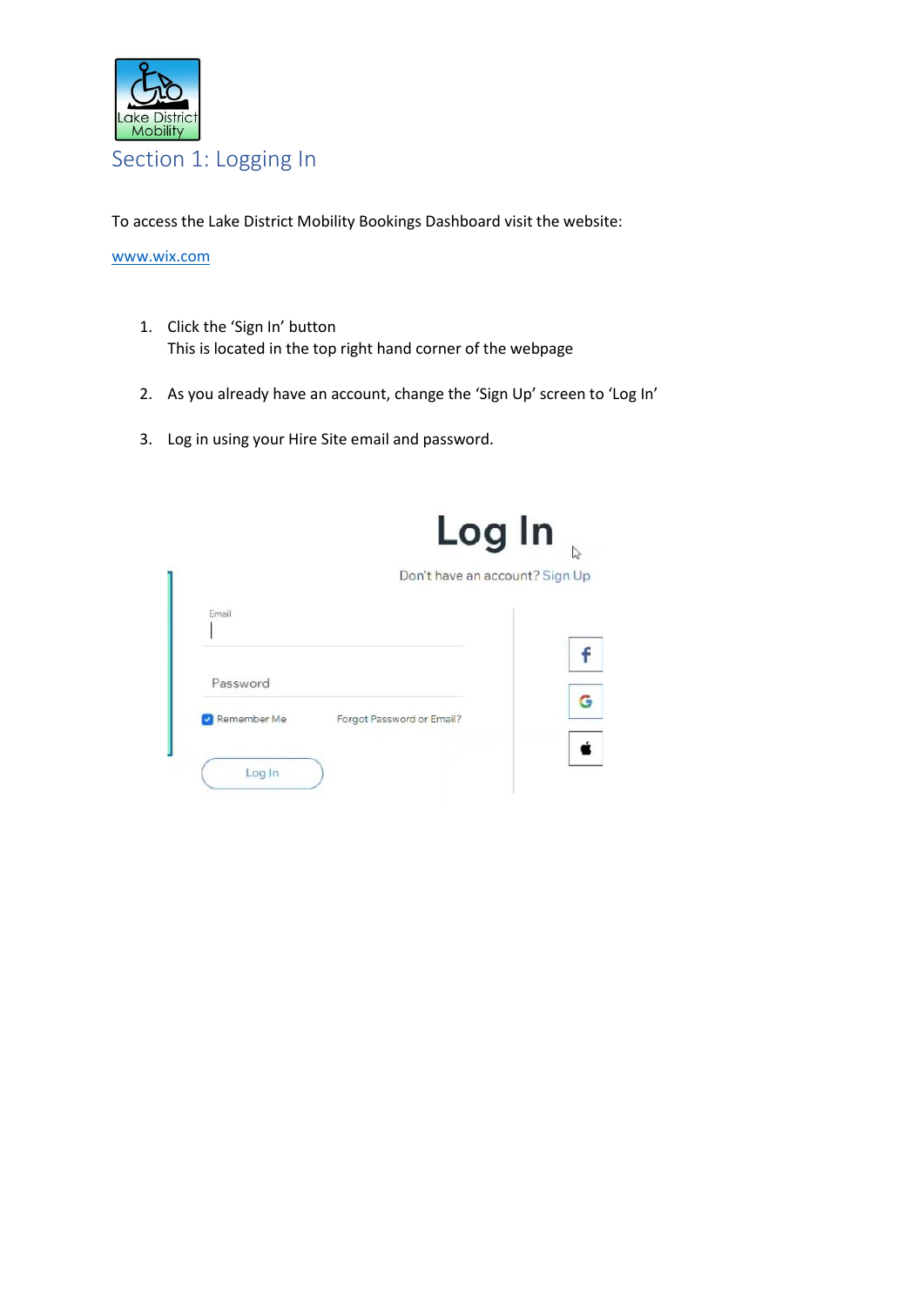

<span id="page-2-0"></span>When you have logged in you will be taken to the Bookings Dashboard.

Here you can manage your sites Calendar.

Your calendar will be set to your Hire Site and will show all available hire sessions. White sessions have no current bookings and coloured sessions do have bookings.

|                  | <b>Booking Calendar</b><br>Time zone: (GMT+00:00) London |                                      |                                      |           | $\mathbb{C}$                         | More Actions $\sim$                  | Add Sessions $\sim$ |                                              |
|------------------|----------------------------------------------------------|--------------------------------------|--------------------------------------|-----------|--------------------------------------|--------------------------------------|---------------------|----------------------------------------------|
| <b>Today</b>     | $\leftarrow$<br>$\rightarrow$                            | <b>曲 Jan 09 - 15, 2022</b> →         | $\odot$ All Locations $\sim$         |           |                                      |                                      | Daily<br>Weekly     |                                              |
|                  | Sun<br>09                                                | Mon<br>10                            | Tue<br>11                            | Wed<br>12 | Thu<br>13                            | Fri<br>14                            | Sat<br>15           | $\blacktriangle$                             |
| 10 <sub>am</sub> |                                                          |                                      |                                      |           |                                      |                                      |                     | $\overline{\phantom{a}}$<br>$\blacktriangle$ |
| 11 am            |                                                          | Test<br>0/1 participants · Test Site | Test<br>0/1 participants - Test Site |           | Test<br>0/1 participants · Test Site | Test<br>0/1 participants - Test Site |                     |                                              |
| 12 pm            |                                                          |                                      |                                      |           |                                      |                                      |                     |                                              |
| 1pm              |                                                          |                                      |                                      |           |                                      |                                      |                     |                                              |
| 2 pm             |                                                          |                                      |                                      |           |                                      |                                      |                     |                                              |

To change which week you are viewing, use the arrows next to the date range.

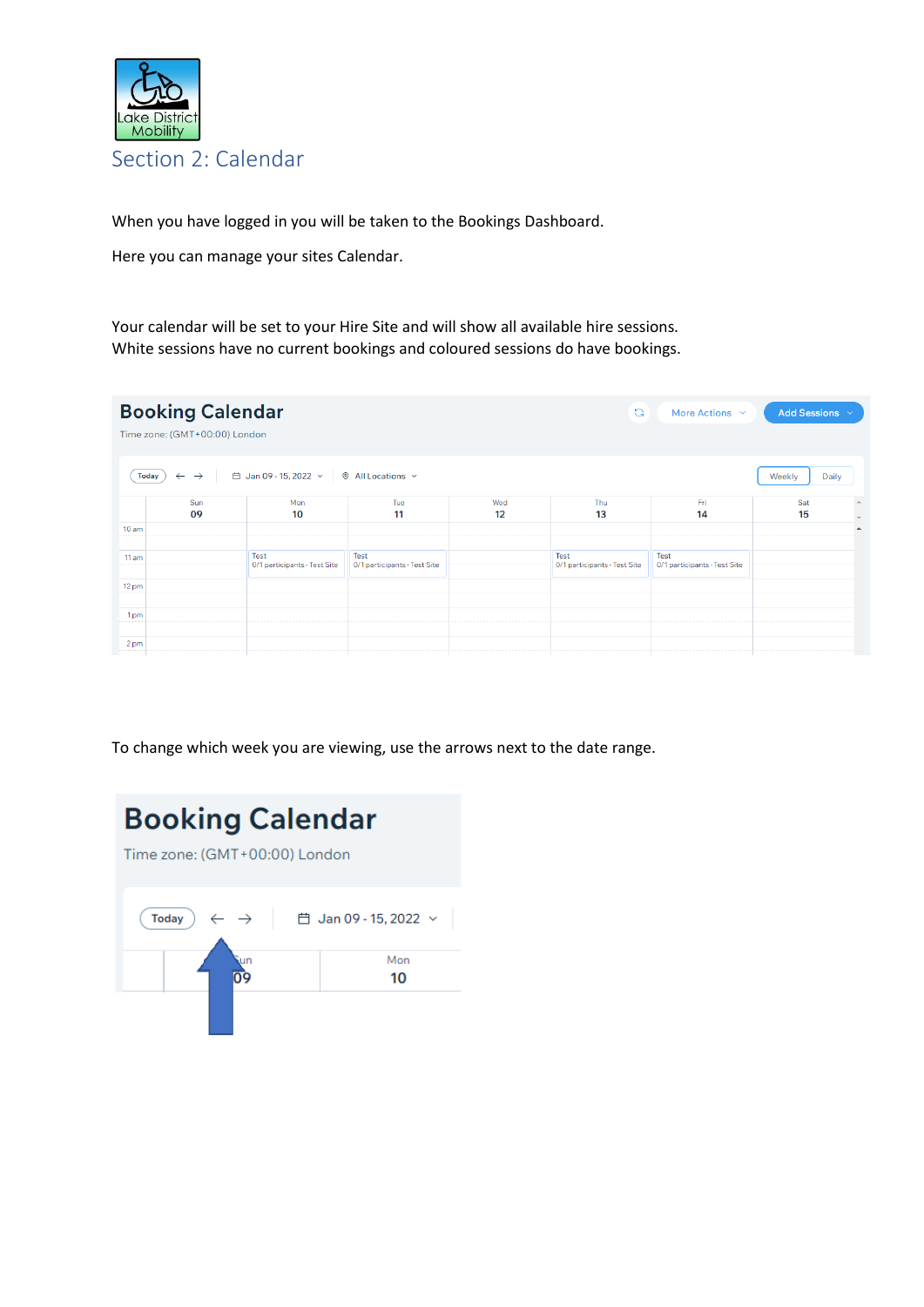

## <span id="page-3-0"></span>Section 3: Your Bookings

All available sessions are pre-programmed into the calendar, shown in white.

If someone books a hire session it will change colour.

#### **Booking Details:**

To view the details of a booking

1. Click on the session that you wish to view. White sessions have no current bookings and coloured sessions do have bookings.



#### 2. Click the Participant button



- 3. Check the booking details, including:
	- Name

- Any notes that the customer has left for the hire site when they booked the session. These notes can be viewed by clicking the form symbol on the right hand side:

| Participants (1/1)                                                                                  |                              | Email All Participants ⊠           |
|-----------------------------------------------------------------------------------------------------|------------------------------|------------------------------------|
| Client<br>n                                                                                         | Attendance                   | <b>View Booking Form Responses</b> |
| Mrs R Dunlop                                                                                        | BOOKED V                     | P<br>e                             |
| Your emergency contacts<br>name and phone number:                                                   | tom - 0745555444             |                                    |
| If there are any additional<br>requirements please<br>contact the Hire Site<br>directly in advance. | $\qquad \qquad \blacksquare$ |                                    |
| How many people do you<br>plan to bring with you?                                                   | $\overline{2}$               |                                    |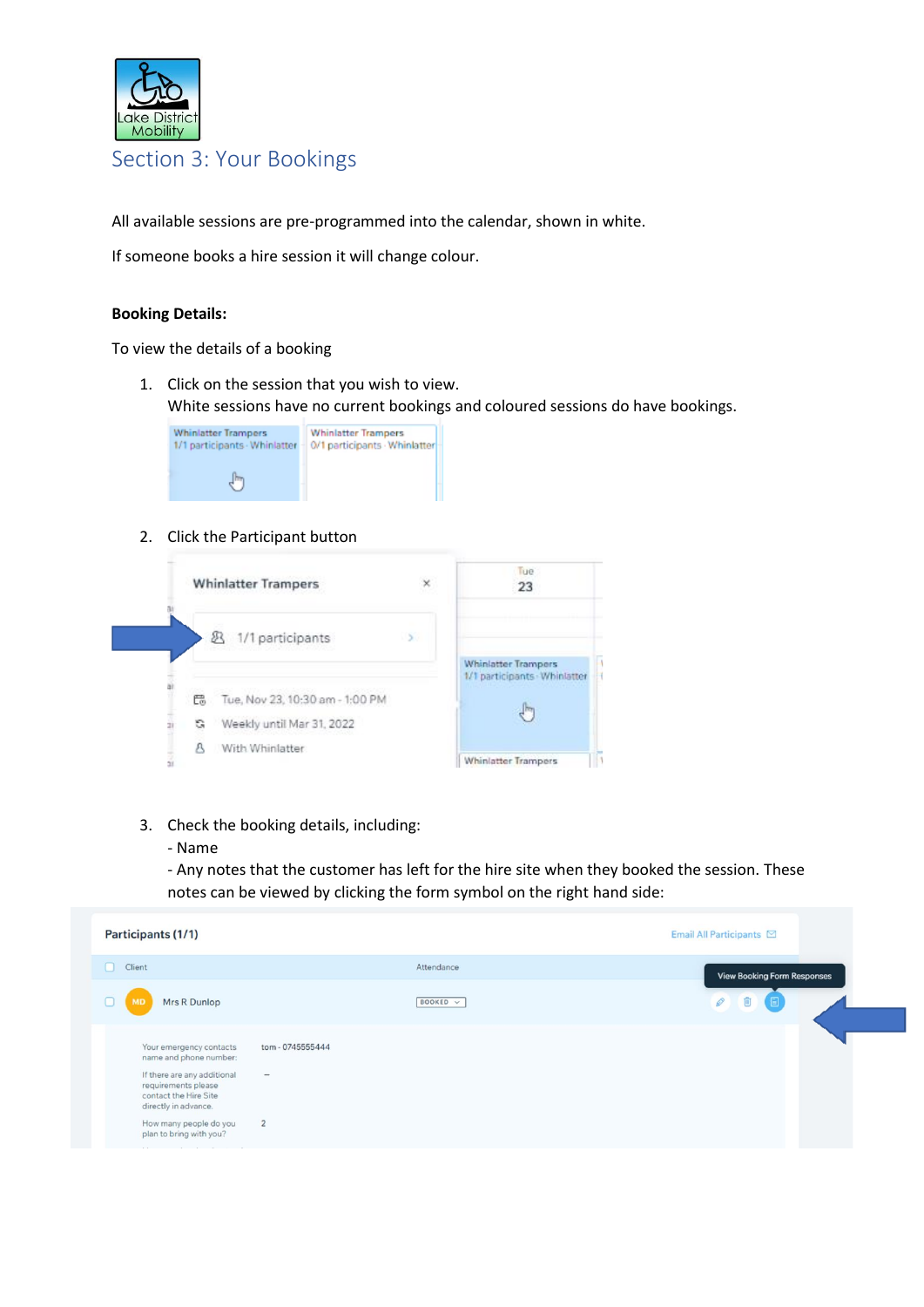

<span id="page-4-0"></span>When a member arrives for their booked session, please book them in.

- 1. Look at the participant list (see Section 3: Your Bookings)
- 2. Click Attendance
- 3. Mark as 'Checked in'

If the person does not arrive for their hire session, please mark the booking as 'No-Show'.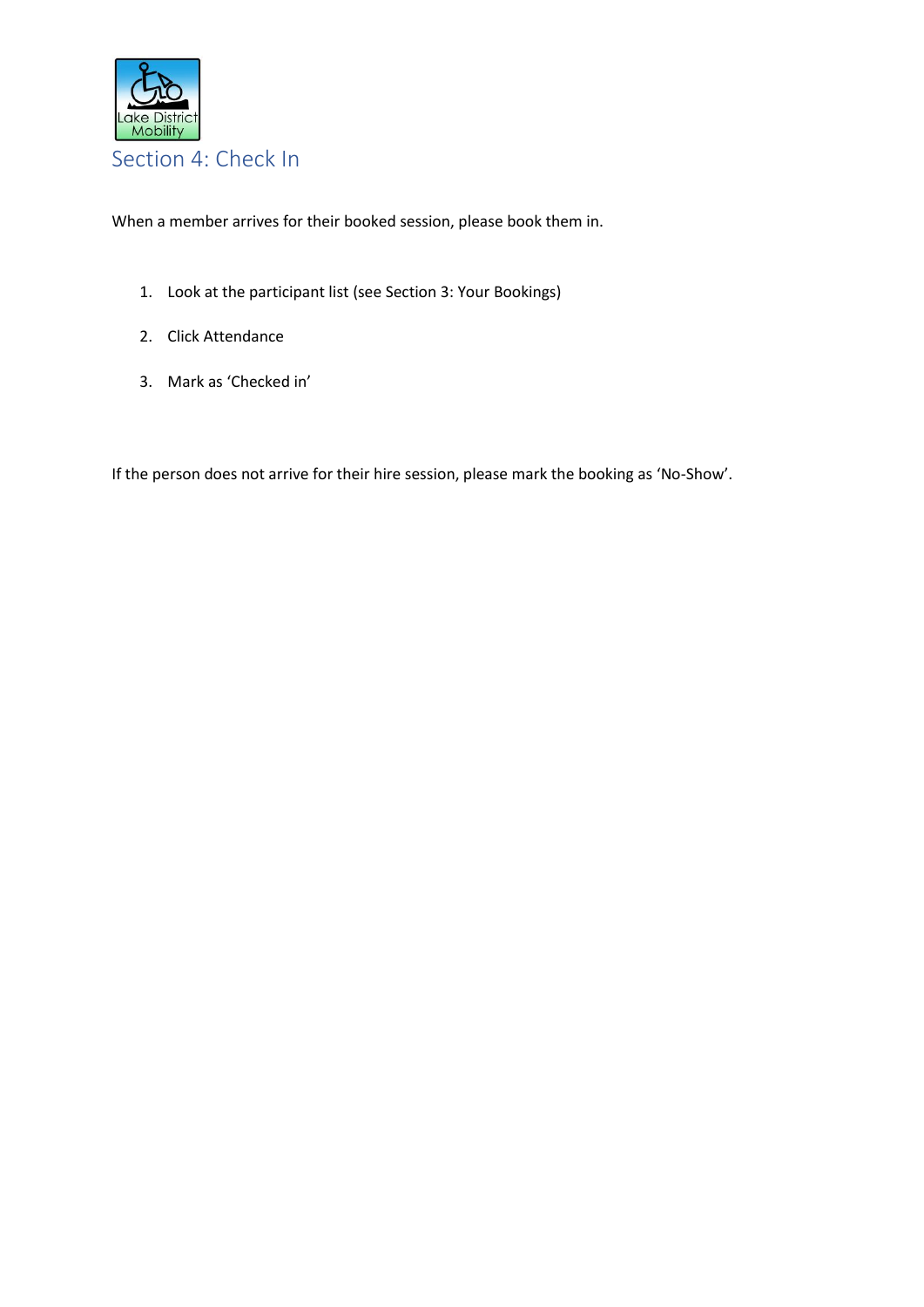

## Section 5: Tramper Training

Members will be issued with a Tramper Training card when they have received Tramper training.

- 1. When a member arrives for their hire session, please ask to see their Tramper Training Card.
- 2. If they cannot produce the card, a photograph of it, or have not been trained before, then please complete Tramper Training with them.
- 3. Once you have completed their training, issue them with a Tramper Training Card and complete the details on the card:

| <b>Tramper Training Card</b>                 |  |
|----------------------------------------------|--|
| Ref:                                         |  |
| Initials and date of training e.g. RL-011221 |  |
| Name:                                        |  |
| Hire Site:                                   |  |
| Staff Signature: Staff Signature:            |  |
|                                              |  |

- 4. The Reference Number on the card should be the Members initials and date of training, e.g. RL-011221
- 5. Upon completing the Tramper Training please email [info@lakedistrictmobility.org](mailto:info@lakedistrictmobility.org) with the following information:
	- a. Training Card reference
	- b. Member Name
	- c. Hire Site and training staff member

It is vital that this information gets to LDM staff so that the members profile can be updated for our insurance.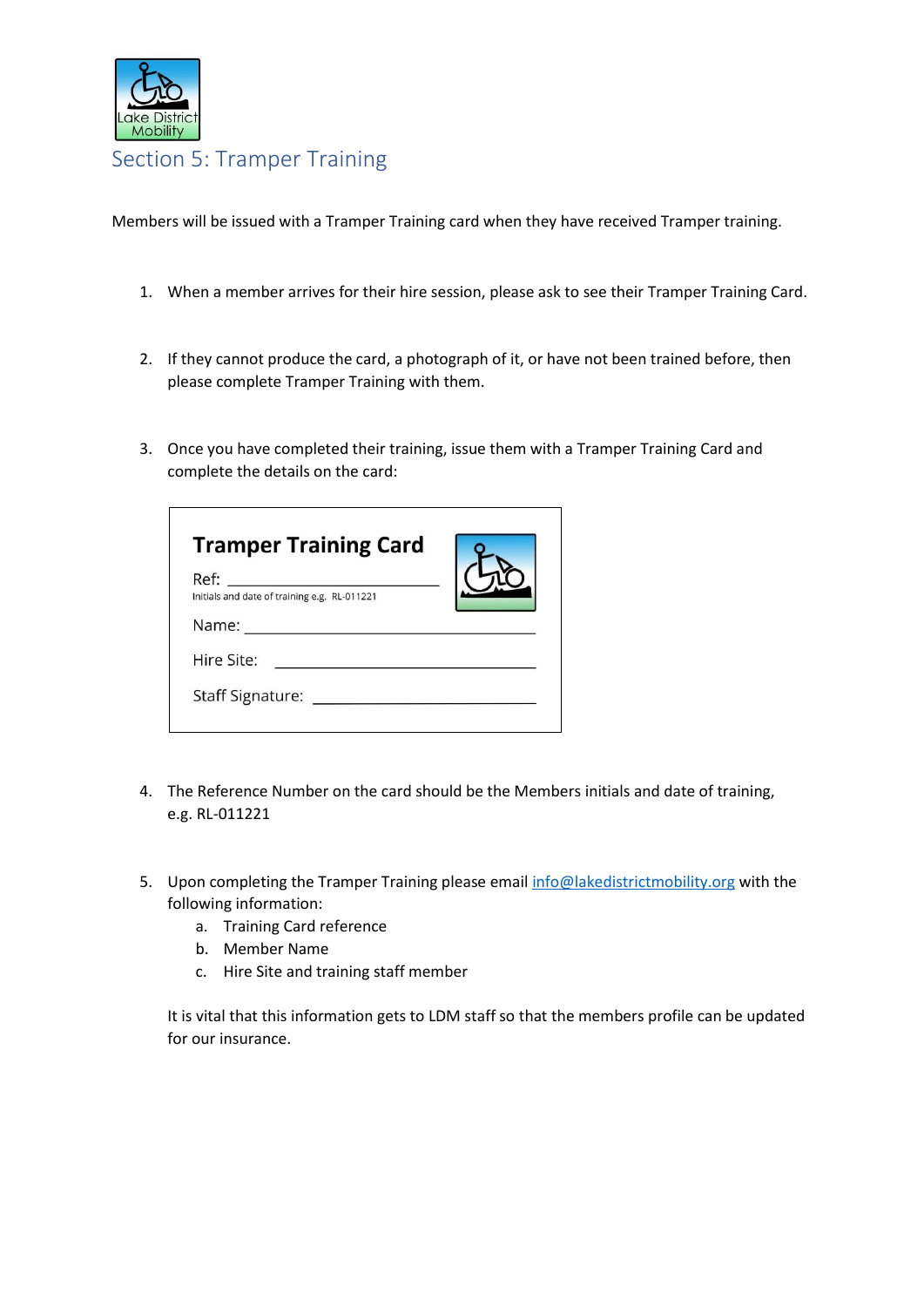

## <span id="page-6-0"></span>Section 6: Managing Availability

#### **This Section applies if you site has more than one Tramper.**

How to change how many Trampers are available per session.

If you have more than one Tramper available at your Hire Site, you may wish to change that availability from time-to-time for various reasons.

If you wish to cancel a session all together, please go to the next section in the notes.

- 1. Click on the session
- 2. click Edit
- 3. change the Capacity to the correct number of available Trampers. Doing this will change how many Trampers are available for that particular session.

| ⊚<br>Location            | Keswick                                         | $\sim$            |
|--------------------------|-------------------------------------------------|-------------------|
| я<br>Staff               | Whinlatter                                      |                   |
| 已。Start Time             | Nov 23, 2021                                    | 01:00 PM C        |
| Duration<br>$\circ$      | Hrs C<br>30 Min 3 0<br>$2 -$                    |                   |
| <b>2</b> Capacity        | $\overline{2}$<br>T                             | Ô<br>Participants |
| + Add a note to yourself | Update participants about changes with an email |                   |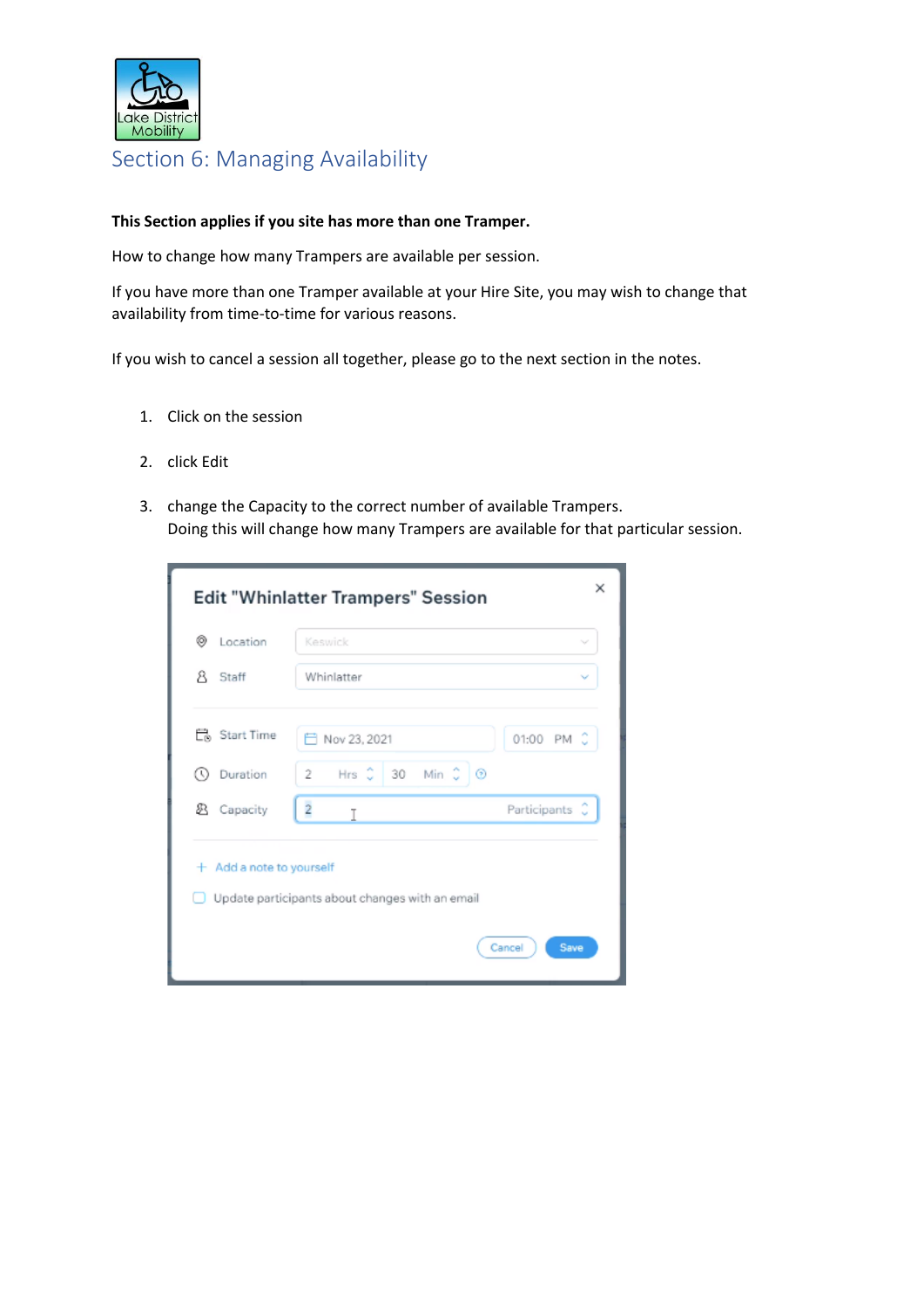

### <span id="page-7-0"></span>Section 7: Cancelling Sessions

If you cannot take Tramper bookings on a particular day or time you must cancel the session to remove it from the public calendar.

- 1. Navigate to the correct date
- 2. Click the session that you wish to cancel
- 3. Click 'Cancel'
- 4. Confirm that you wish to cancel the session. This will remove it from the public calendar.

If a member has already booked a hire session that you need to cancel, please select the button to send them an email when you cancel it and call the customer.

If you need to reinstate a session that you have cancelled, please emai[l info@lakedistrictmobility.org](mailto:info@lakedistrictmobility.org) to do this.

It can be helpful to leave details about why you are unable to take sessions on that particular day for other staff to see. To do this, use the notes section in the 'Blocked Time' feature. \*\*Please note that using this feature is purely to leave notes. You must cancel the session first to stop people booking this session.

1. Click on the correct time and date on the calendar and select 'Blocked Time'



- 2. Fill in the necessary details:
	- a. Give the time a title
	- b. Update the time and date for the duration of the closure
	- c. Leave any helpful notes.
	- d. Click 'Block'

| Staff<br>λ                       | Whinlatter     | $\checkmark$  |
|----------------------------------|----------------|---------------|
| Title                            | Centre Closed  | 10            |
| <b>L</b> <sub>o</sub> Start Time | □ Oct 27, 2021 | 09:00 AM C    |
| <b>End Time</b>                  | □ Oct 27, 2021 | Ĉ<br>04:00 PM |
| Add note to self $\land$         |                | 120           |
| Centre closed for tree felling   |                |               |
|                                  |                |               |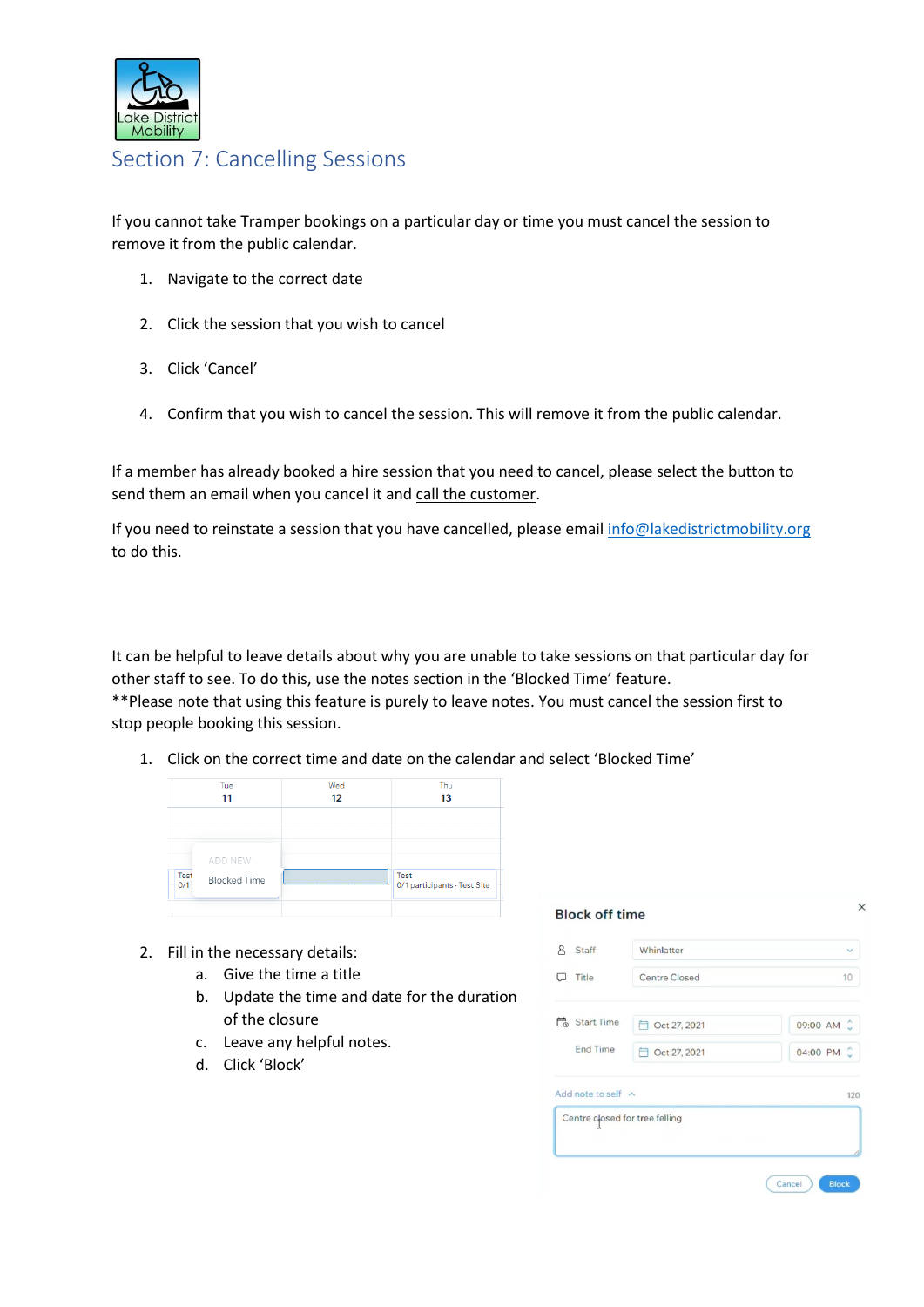

#### <span id="page-8-0"></span>Section 8: Manual Bookings

Hire sites no longer need to take Manual Bookings.

This feature has been removed to reduce staff time and also reduce complications within the booking system.

Members can book hire sessions themselves online.

Full 'How-To Videos' are available on the Lake District Mobility website to walk you, or the customer, through this process:

<https://www.lakedistrictmobility.org/how-to-guide>

If it is not possible for them to do this before they arrive, please do one of the following:

- Let them use an available tablet or computer at the Hire Site
- Walk them through the process in person if needed
- Ask them to contact Lake District Mobility (if they are trying to book in advance)

Lake District Mobility staff can be contacted by:

Email: info@lakedistrictmobility.org

Phone: 07843 754239

They must be a registered member with a booking to use the Tramper.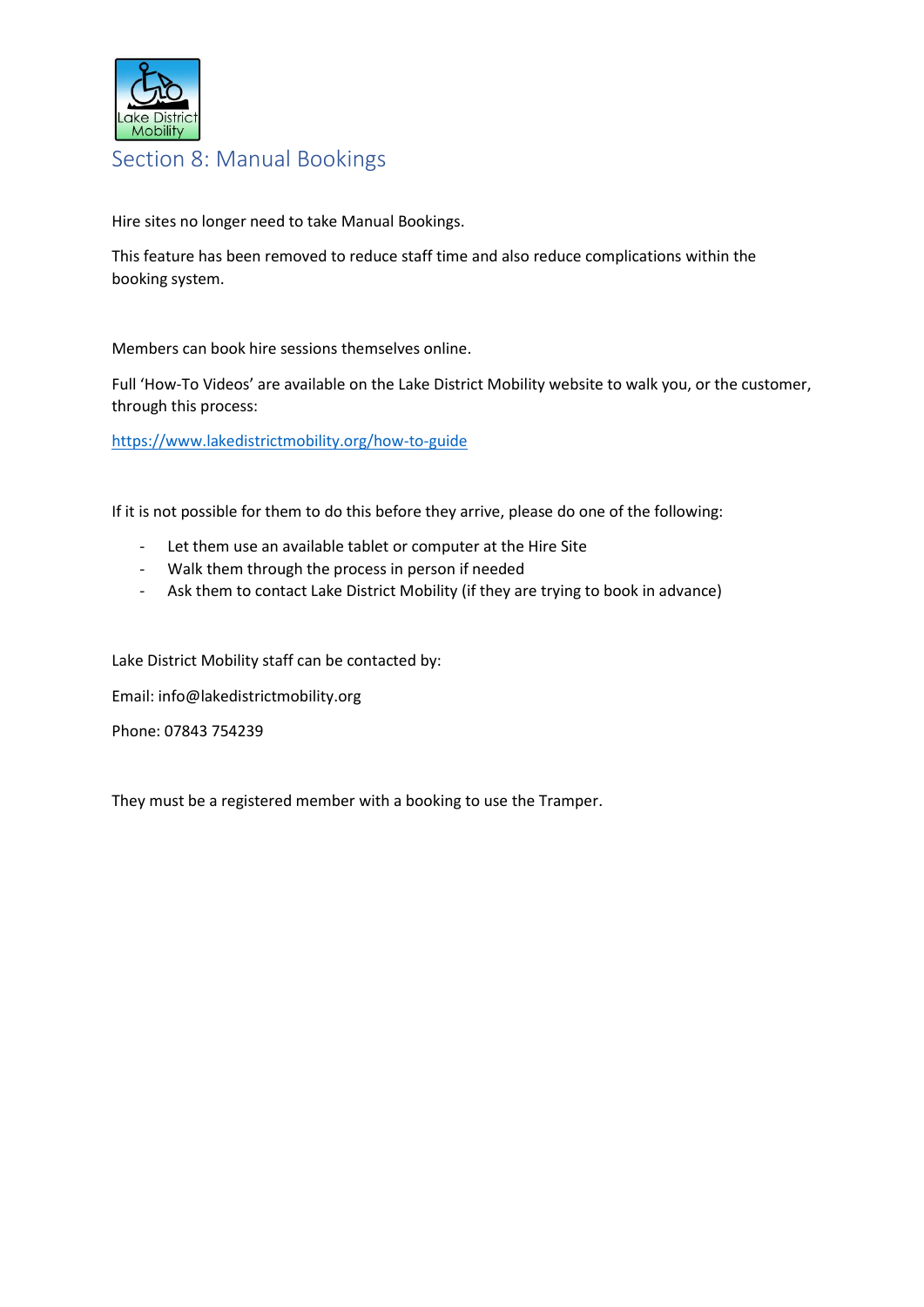

<span id="page-9-0"></span>Section 9: New Members

Anyone who wishes to hire and use a Tramper must be a registered Lake District Mobility Member.

Ask the customer to create an account, purchase a membership and book their hire sessions online themselves.

When someone is hiring a Tramper for the first time please complete their Tramper training and issue them with a Tramper training card, once complete.

Se[e Section 5: Tramper Training](#page-4-0)

If it is not possible for them to create their own account, please do one of the following:

- Let them use an available tablet or computer at the Hire Site
- Walk them through the process in person if needed
- Ask them to contact Lake District Mobility (if they are trying to book in advance)

Lake District Mobility can be contacted by:

Email: info@lakedistrictmobility.org

Phone: 07843 754239

Full 'How-To Videos' are available on the Lake District Mobility website to walk you, or the customer, through the process of becoming a member online:

<https://www.lakedistrictmobility.org/how-to-guide>